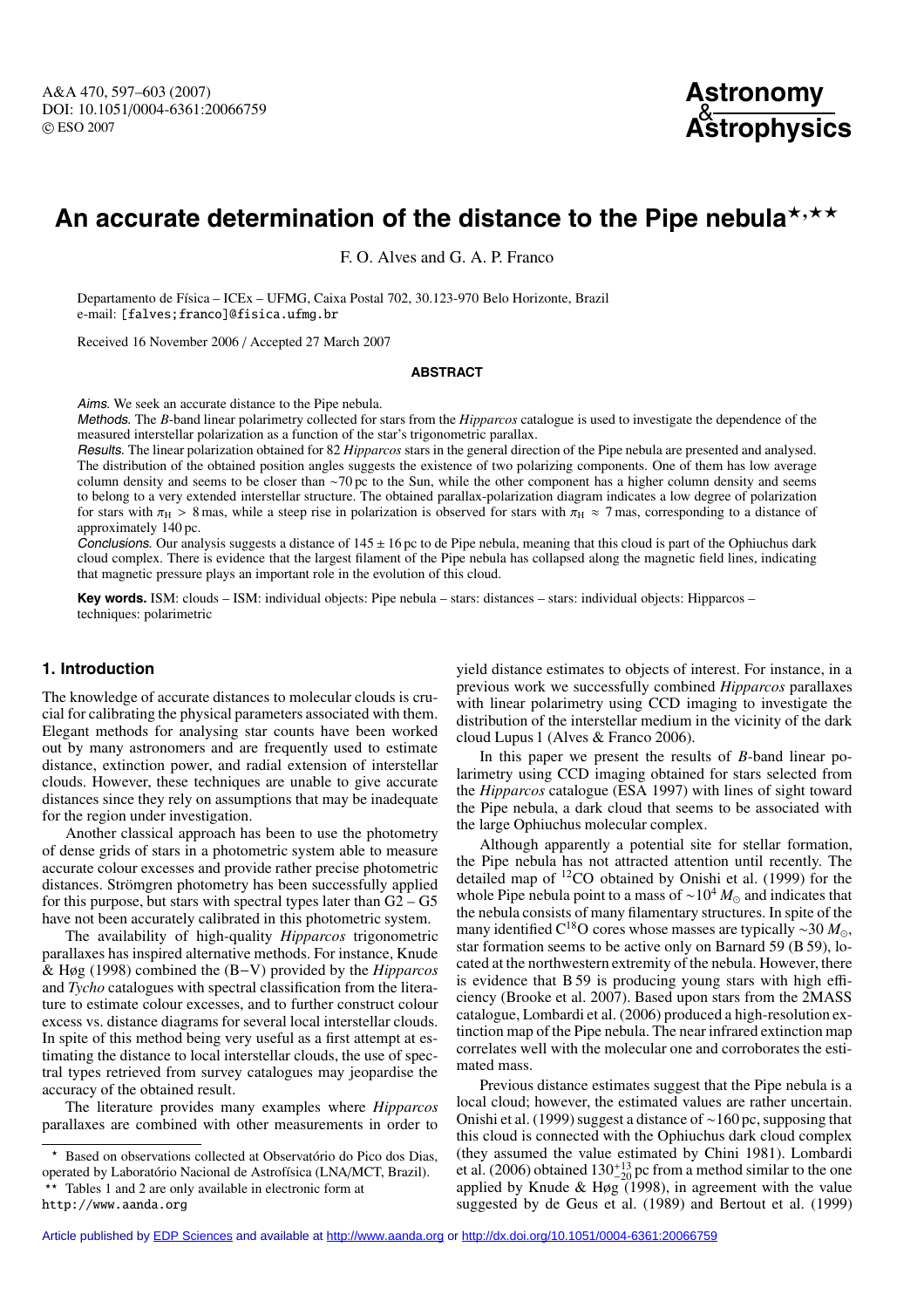for the distance to the Ophiuchus complex (note that de Geus et al. formally estimate a distance range of 60−205 pc for the Ophiuchus dark clouds, with their centre defined as  $125 \pm 25$  pc).

The good quality of our polarimetric data allows us to probe the interstellar medium in the direction of the Pipe nebula and to obtain an accurate distance to this cloud.

#### **2. Observations and data reduction**

The polarimetric data were collected with the IAG 60 cm telescope at the Observatório do Pico dos Dias (LNA/MCT, Brazil) in missions conducted from 2003 to 2005. These data were obtained with the use of a specially adapted CCD camera to allow polarimetric measurements – for a suitable description of the polarimeter see Magalhães et al. (1996). The *B*-band linear polarimetry using CCD imaging was obtained for 82 *Hipparcos* stars with trigonometric parallaxes  $\pi_H \geq 5$  mas, which corresponds to a distance coverage up to 200 pc and ratios of the observational error to the trigonometric parallax given by  $\sigma_{\pi_{\text{H}}} / \pi_{\text{H}} \leq 1/5$ . The selected stars have lines of sight toward a large region around the Pipe nebula, limited by Galactic coordinates: −5◦ < *l* < +4◦, +1◦ < *b* < +9◦, covering an area slightly larger than the one surveyed in molecular lines by Onishi et al.  $(1999)$ .

When in linear polarization mode, the polarimeter incorporates a rotatable, achromatic half-wave retarder followed by a calcite Savart plate. The half-wave retarder can be rotated in steps of 22°.5, and one polarization modulation cycle is covered for every 90° rotation of this waveplate. This arrangement provides two images of each object on the CCD with perpendicular polarizations (the ordinary,  $f_0$ , and the extraordinary,  $f_e$ , beams). Rotating the half-wave plate by 45◦ yields in a rotation of the polarization direction of 90°. Thus, at the CCD area where *f*<sub>o</sub> was first detected, now  $f_e$  is imaged and vice versa. Combining all four intensities reduces flatfield irregularities. In addition, the simultaneous imaging of the two beams allows observing under non-photometric conditions and, at the same time, the sky polarization is practically canceled. Eight CCD images were taken for each star with the polarizer rotated through 2 modulation cycles of  $0^\circ$ , 22.5, 45 $^\circ$ , and 67.5 in rotation angle. For each star, an optimum integration time was chosen to obtain a high signal-tonoise ratio, but they stay below the CCD saturation level.

The CCD images were corrected for readout bias, zero level bias, and relative detector pixel response. After these normal steps of CCD reductions, we performed photometry on the pair of polarized stellar images in each of the eight frames of a given star using the IRAF DAOPHOT package. In many cases, we gathered as much as  $\sim$ 10<sup>6</sup> counts per stellar beam after performing aperture-photometry.From the obtained file containing count data, we calculate the polarization by using a set of specially developed IRAF tasks (PCCDPACK package; Pereyra 2000). This set includes a special purpose FORTRAN routine that reads the data files and calculates the normalized linear polarization from a least-square solution that yields the per cent linear polarization (*P*), the polarization position angle ( $\theta$ , measured from north to east), and the per cent Stokes parameters *Q* and *U*, as well as the theoretical (i.e., the photon noise) and measured  $(\sigma_P)$  errors. The last are obtained from the residuals of the observations at each wave-plate position angle  $(\psi_i)$  with respect to the expected  $\cos 4\psi_i$  curve and are consistent with the photon noise erros (Magalhaes et al. 1984). For a good review of the basic concepts and error analysis for polarimetric data obtained with dual-beam instruments, the reader is referred to Patat & Romaniello (2006).

Zero-polarization standard stars were observed every run to check for any possible instrumental polarization and for systematic errors of our polarimetry. The measured polarizations proved to be small and in good agreement with the values listed by Turnshek et al. (1990). The reference direction of the polarizer was determined by observing polarized standard stars (Turnshek et al. 1990), complemented with polarized stars from the catalogue compiled by Heiles (2000). The present project shared some of the observing nights with the one used to collect the data described in our previous work (Alves & Franco 2006), to which we refer the reader for a detailed description of the standard stars used and their standard errors.

Table 1 displays the obtained results for the observed stars, together with their identification in the *Hipparcos* (HIP) catalogue (Col. 1), the Michigan two-dimensional classification (Houk 1982; Houk & Smith-Moore 1988), when available (Col. 2), equatorial coordinates for the equinox 2000.0 (Cols. 3 and 4), Galactic coordinates (Cols. 5 and 6), visual magnitude (Col. 7), trigonometric parallax and standard error (Cols. 8 and 9), polarization and measured error (Cols. 10 and 11), and the orientation angle of the polarization vector (Col. 12), respectively. The polarization measured errors,  $\sigma_P$ , are smaller than 0.08% for all observed stars. They are even substantially smaller than this in many cases because of the large gathered counts of <sup>∼</sup>10<sup>6</sup> and the small systematic errors of our polarimeter. This accuracy is corroborated by the small errors found for the zero polarization standard stars (Alves & Franco 2006, Table 1).

As mentioned earlier, an optimum integration time was chosen to obtain a good signal-to-noise ratio for the selected target. Because the targets were usually bright, most of the obtained CCD frames only allowed accurate polarization measurements for the *Hipparcos* program stars, however, in few cases we were able to get the degree of polarization for other stars appearing in the frames. Since this information will be useful in our later discussion, these results are introduced in Table 2, which gives the star's identification, when available (Col. 1), equatorial coordinates for equinox 2000.0 (Cols. 2 and 3), Galactic coordinates (Cols. 4 and 5), polarization and measured error (Cols. 6 and 7), and the orientation angle of the polarization vector (Col. 8), respectively.

# **3. The sightline toward the Pipe nebula**

#### 3.1. Magnetic field structure

Based upon data from the 2MASS catalogue, Lombardi et al. (2006) constructed a high-resolution extinction map of the Pipe nebula. The area covered by the map basically coincides with the one investigated here. In Fig. 1 we overlay the obtained polarization vectors in this extinction map. Since most of the observed stars show a low degree of polarization and these value are not essential at this stage of our analysis, we have plotted polarized vectors proportional to the square root of the polarization degree: with this convention one gets a better view of the orientation pattern. We interpret the polarization of background stars as due to dichroic absorption by a medium of magnetically aligned grains. The polarization position angles therefore map the global structure of the magnetic field within the medium.

At first glance we note, as indicated by the few highly polarized stars in Fig. 1, that the largest filament from  $(l, b) \approx (0^\circ, 4^\circ)$ to  $(l, b) \approx (357^{\circ}, 7^{\circ})$ , corresponding to the "stem" of the "pipe", is roughly perperdicular to the large-scale magnetic field shown by the polarized stars ( $P \ge 1\%$ ) in the region. This orientation suggests that the cloud collapse was steered preferentially along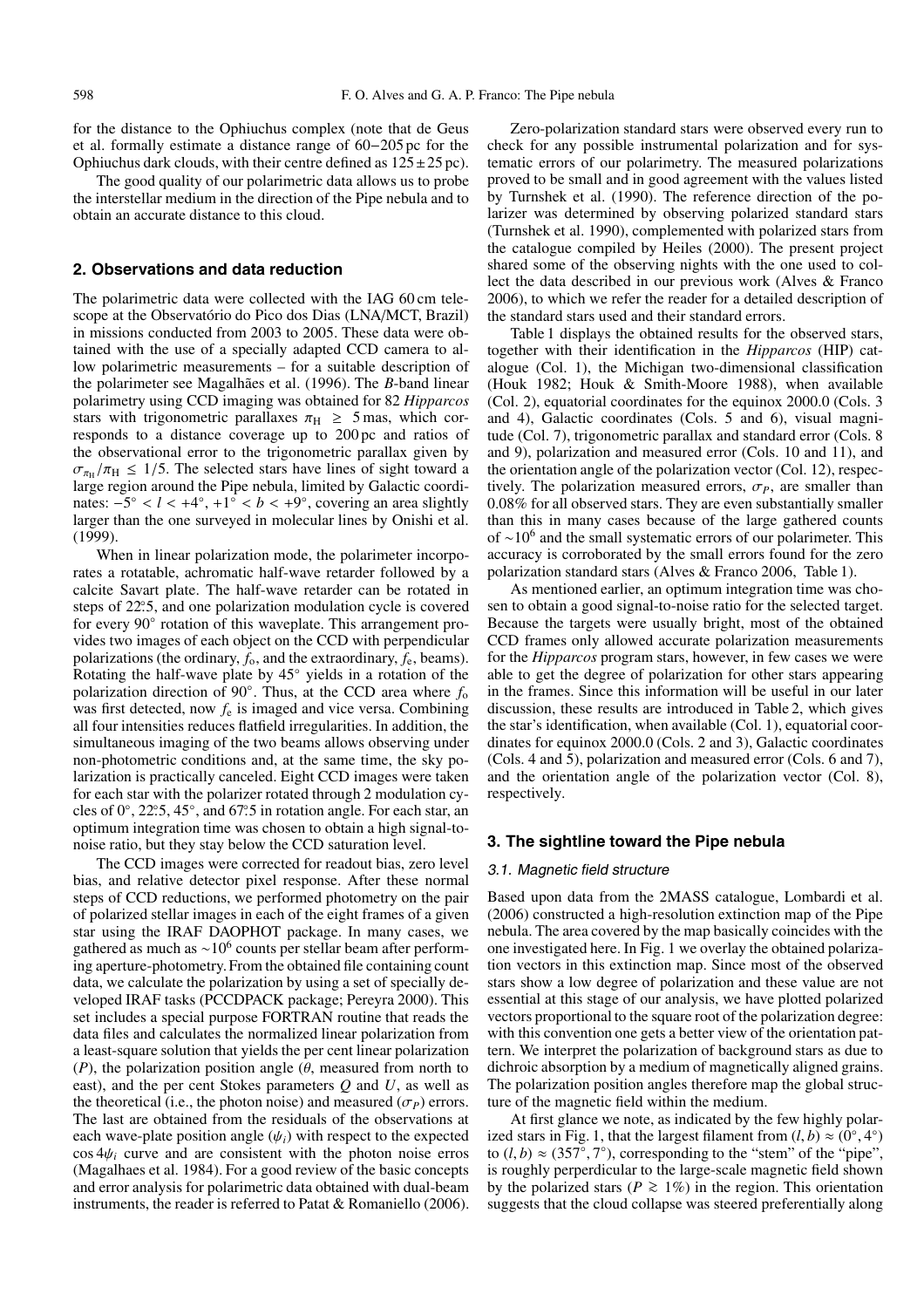

Fig. 1. Dust extinction map of the Pipe nebula molecular complex obtained by Lombardi et al. (2006), contour levels in steps of 0. 5 and lowest contour  $A_K = 0$ . The positions of the observed *Hipparcos* stars are marked by the filled circles, and the lines give the obtained polarization vectors. The lengths of these vectors are proportional to the square root of the degree of polarization, according to the scale indicated in the upper left-hand corner. Thick lines refer to measurements having  $P/\sigma_P \geq 4$ .

the field lines and that magnetic pressure continues to support the cloud in the direction of the elongation. In the stellar formation scenario proposed by Shu et al. (1987), this situation should culminate in the formation of low-mass stars, similar to what is observed at other star formation sites, such as the Chamaeleon I, Lupus, and Taurus-Auriga dark clouds (McGregor et al. 1994; Strom et al. 1988; Tamura & Sato 1989, and references therein).

A more accurate analysis of Fig. 1 shows, however, some stars having polarization almost orthogonal to the one presented by stars with a higher degree of polarization. This fact led us to suppose the existence of two absorbing components subject to almost orthogonal magnetic fields. This supposition may be tested by analysing the distribution of the obtained position angles. However, the uncertainty in this quantity correlates with the signal-to-noise of the polarization measurement, which is  $P/\sigma_p$ (see for instance, Naghizadeh-Khouei & Clarke 1993), and since the majority of the observed stars show a low degree of polarization, the signal-to-noise is usually small for our objects. To avoid polluting the distribution of the polarization angles by large uncertainties, only stars having  $P/\sigma_P \geq 2.0$  were considered. The obtained distribution is given in Fig. 2 (*left-hand panel*) and seems to support the existence of two, almost orthogonal, components. The shaded area in this histogram represents

stars having  $P/\sigma_P \geq 4.0$ . Note that the bin  $[0^\circ, 30^\circ]$  was shifted by 180° and appears at the end of the histogram. Stars belonging to the first component (∼60◦ ) show a low degree of polarization, suggesting an origin in a low column-density medium (hereafter "diffuse component"), while many stars in the second component (∼160◦) are more heavily polarized (hereafter "dense component"). We note that no stars introduced in Table 2 were included in the histogram in Fig. 2; however, all star showing a relatively high degree of polarization, in that table, have a position angle in the interval defined by the dense component.

One should be aware that a larger and more accurate sample is required in order to establish the existence and characteristics of these two components; however, previous works have already pointed out the complex nature of the magnetic field toward this direction in the solar neighbourhood. The skyplots presented by Axon & Ellis (1976, Figs. 1a and b) show this complexity around the area investigated here and support the existence of two dominant components. More recently, Leroy (1999) analysed polarization data for stars with *Hipparcos* parallaxes in the solar vicinity. The results indicate the existence, in some directions, of patches of polarizing material closer than 70 pc. That seems to be the case of the diffuse component presented by our stellar sample. Figure 2 (*right-hand panel*) shows the distribution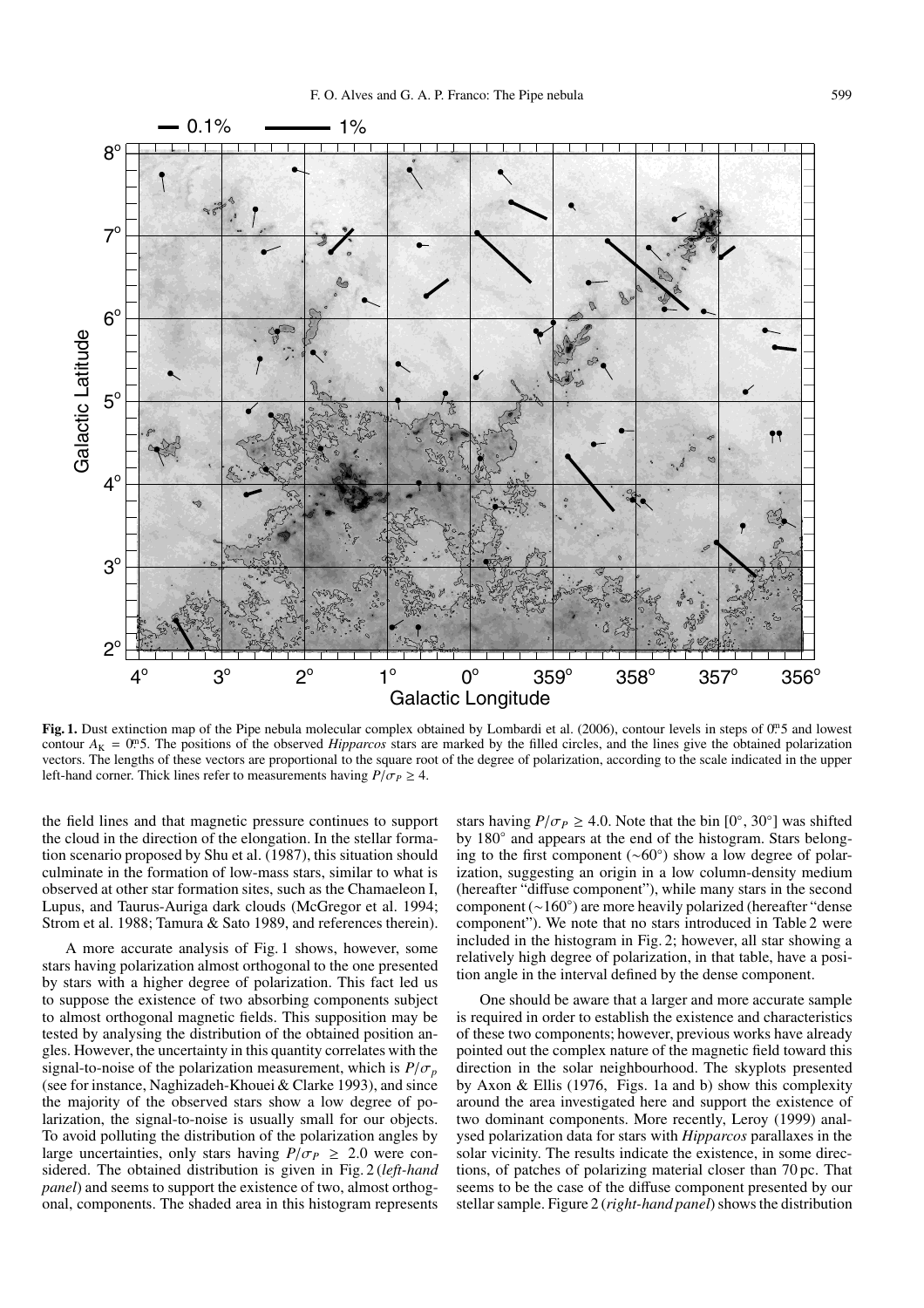

**Fig. 2.** *left*: distribution of the observed position angles. The figure shows the histogram obtained for 40 stars having  $P/\sigma_P \ge 2$ . The shaded area represents stars with  $P/\sigma_P \geq 4$ . The distribution clearly suggests the existence of two components. *right*: distribution of position angles as a function of the *Hipparcos* parallaxes, where stars with  $P/\sigma_P \ge 4$  are represented by filled circles. The  $\pm 1\sigma_\theta$  were estimated using the method proposed by Naghizadeh-Khouei & Clarke (1993). The shaded area indicates the suggested distance interval (145  $\pm$  16 pc) to the Pipe nebula (see text).

of polarization angles as a function of the *Hipparcos* parallaxes. If one take into account those stars belonging to the group with higher signal-to-noise,  $(P/\sigma_P \ge 4)$ , the diffuse component seems to appear at a distance of about 70 pc ( $\pi_{\text{H}}$  = 14.37 mas – HIP 86226). The dense component seems to set in farther than that.

It is remarkable, from Fig. 1, that the two stars having linesof-sight on each side of the northwestern extremity of the Pipe nebula (close to the location of B 59) show position angles that are almost aligned with the direction of the stem and supposedly associated to the diffuse component. Our measured polarization for HIP 84144 (left-hand side of the nebula) has a low signal-tonoise and consequently a very suspicious value for the position angle; however, HIP 84175 (right-hand side of the nebula) has a high signal-to-noise and its position angle can be trusted. This is among the three stars having  $P/\sigma_P \geq 4$ , position angle  $\theta \sim 75^\circ$ , and a distance compatible with the one expected for the Pipe nebula (see Fig. 2 (*right-hand panel*) and the discussion introduced in Sect. 4), the other two stars are clearly identifiable to the left of HIP 84144 in Fig. 1.

In a forthcoming observational program we are planning to acquire deep CCD imaging polarimetry for lines of sight through dense cores in the Pipe nebula. The purpose of the intended data is to investigate the geometry and influence of the magnetic field over this nebula in detail. It is particularly interesting to examine the geometry of the magnetic field in the vicinity of B 59.

#### 3.2. Interstellar dust distribution

Figure 3 shows a plot of the linear polarization against stellar parallax. The obtained distribution clearly shows a small degree of polarization at large parallaxes, for  $\pi_H > 8$  mas, followed by a remarkably steep rise in polarization that occurs close to  $\pi_{\text{H}} \approx 7 \text{ mas}$ , indicating that the Pipe nebula is located at a distance of ∼140 pc. This value is consistent with the distance suggested by Lombardi et al. (2006). Before trying to better estimate the distance to the Pipe nebula, it is instructive to compare our parallax-polarization diagram with the parallax-extinction



**Fig. 3.** The obtained parallax-polarization diagram. Error bars  $(\pm 1\sigma_\pi,$  $\pm 1\sigma$ <sup>*P*</sup>) are indicated for stars with degree of polarization higher than 0.25%.

diagram obtained by Lombardi et al. (2006, Fig. 11). As pointed out by those authors, their diagram shows large scatters in the parallax and estimated interstellar absorption making the interpretation not straightforward. It is worthwhile noting that the large scatters in parallax are mainly caused by their being less restrictive in the selection criteria then we were; i.e. they accepted all stars with ratio of the observational error to the trigonometric parallax given by  $\sigma_{\pi_{\rm H}}/\pi_{\rm H} < 1$ , while we used  $\sigma_{\pi_{\rm H}}/\pi_{\rm H} \leq 1/5$ . On the other hand, uncertainties in spectral classification cause scattering in the estimated extinction values. Because of that, the distance where the reddening sets in cannot be clearly defined in their diagram as it can be in ours.

The parallax-polarization diagram shown in Fig. 3 suggests that the volume located in front of the Pipe nebula is almost free of interstellar dust. The similarity of this diagram to the one obtained for a region ∼23◦ apart in the Lupus dark cloud complex is remarkable (Alves & Franco 2006, see Fig. 4a). Both diagrams indicate that the clouds composing the Ophiuchus and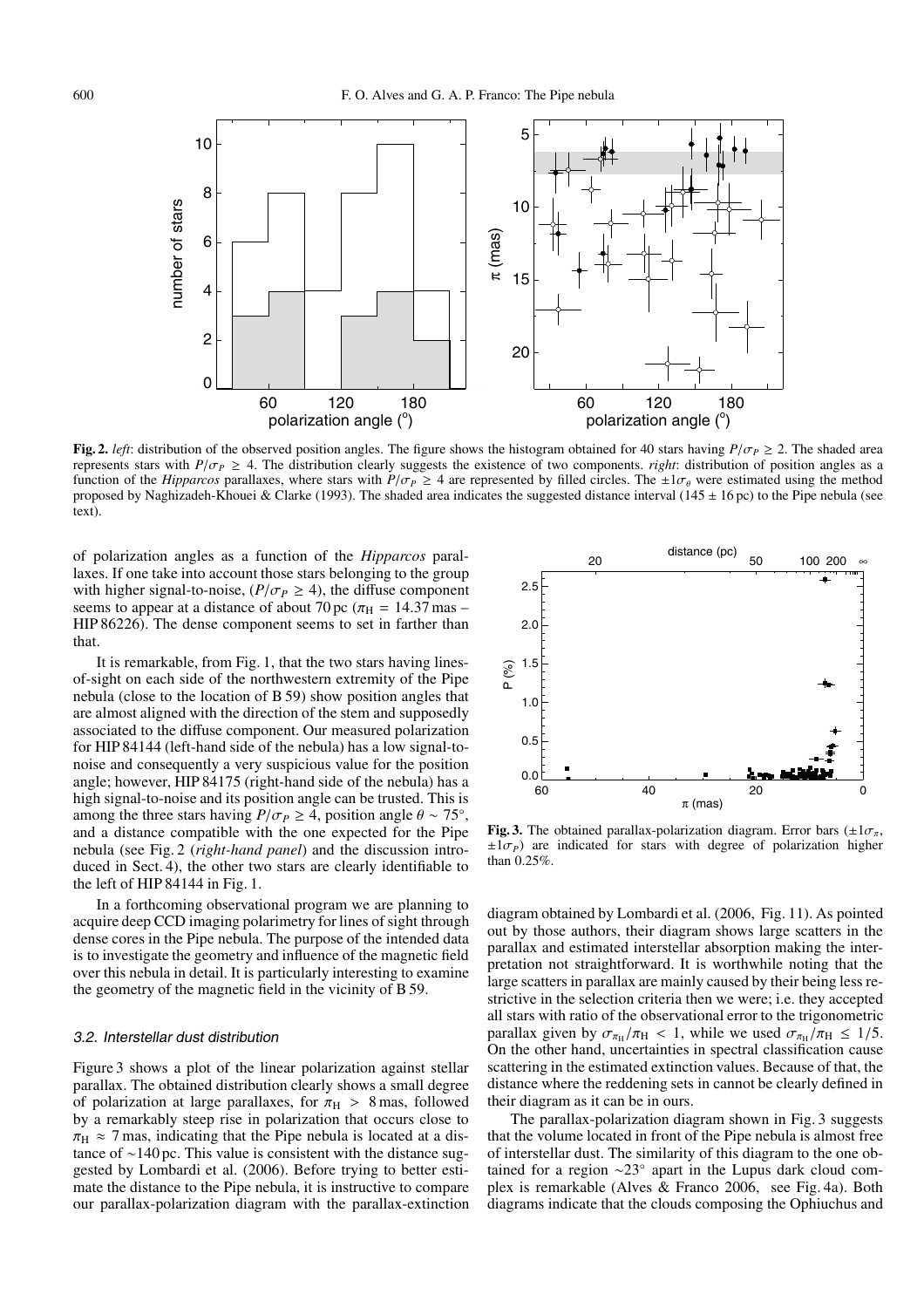Lupus complexes may somehow be physically associated. It immediately raises the question of how these clouds are related to the structure of the Galactic environment in the solar neighbourhood. Current evidence suggests that the solar system is embedded in an irregularly-shaped low-density volume ("local cavity") of the local interstellar medium, partially filled with hot ( $\sim$ 10<sup>6</sup> K) coronal gas ("Local Bubble", or LB for short) detectable in soft X-rays (e.g. Snowden et al. 1998; Sfeir et al. 1999; Vergely et al. 2001; Lallement et al. 2003, and references therein). Although there is some agreement that the hot component has likely been produced by a series of several supernovae explosions within the past few million years (e.g. Maíz-Apellániz 2001; Berghöfer & Breitschwerdt 2002; Fuchs et al. 2006, and references therein), the global characteristics of all the interstellar medium in the solar neighbourhood is a debated issue.

Two scenarios have been suggested for explaining at least some of the main observational facts. One scenario claims the interaction of two physically separate phenomena. The LB is interacting with its neighbouring superbubble shell (Loop I) generated by stellar winds or supernovae from the nearby Scopius-Centaurus OB association, in turn resulting in a circular ring of neutral hydrogen at the location of the interaction of these two shells. Inside this ring there is a sheet of neutral hydrogen, forming a "wall" that separates the two bubbles (Egger & Aschenbach 1995). The other scenario argues that the LB is part of an asymmetrically-shaped superbubble created by stellar wind and supernovae explosions associated with the Sco-Cen association. The LB was sculpted by the free expansion of this superbubble into the low-density interarm region surrounding the solar system (Frisch 1981, 1995).

In the interacting bubbles' model, the wall has an estimated neutral hydrogen column density, *N*(H<sub>I</sub>), of ~10<sup>20</sup> cm<sup>-2</sup> (Egger & Aschenbach 1995; Sfeir et al. 1999), which corresponds to  $E(b - y) \approx 0.0013$  (adopting the gas-to-dust ratio  $N(\hat{H})/E(b - z)$  $y$ ) = 7.5 × 10<sup>21</sup> atoms cm<sup>-2</sup> mag<sup>-1</sup> suggested by Knude 1978), and to a maximum expected degree of polarization of  $\approx 0.16\%$ (Serkowski et al. 1975). It is worth noting that the linear polarization is by definition a positive quantity, suffering a positive bias that is not negligible at low polarization levels. By applying the method introduced by Simmons & Stewart (1985), one may estimate the unbiased degree of polarization and confidence intervals. Most of the stars introduced in Table 1 showing low degree of polarization may in fact be totally unpolarized, confirming the low-column density nature of the observed volume. Our sample shows, however, 6 stars within 100 pc from the Sun which seem to present some degree of polarization, supposedly caused by the diffuse component mentioned earlier in Sect. 3.1. One of these stars is HIP 83578 ( $d = 76^{+9}_{-7}$  pc) with a corrected degree of polarization  $P = 0.118\%$  ( $P = [0.076, 0.160]\%$  – confidence interval at 99%, Simmons & Stewart 1985), which suggests the existence of absorbing material at distances smaller than ∼70 pc with a density consistent with the expected one for the interface wall between the Local and Loop I bubbles. Although similar results are obtained for the remaining 5 stars, they do not prove the existence of an interface separating our local cavity from the Loop I bubble. Indead, the obtained polarization may be produced by the interstellar matter outflowing from the Loop I bubble, in the sense proposed by Frisch (1995).

Moreover, in a previous polarimetric investigation Tinbergen (1982) identified a dust cloud at a distance between 0 and 20 pc from the Sun, with an inferred gas column density of  $\sim 10^{19}$  atoms cm<sup>-2</sup> and a very patchy distribution, since only about 30% of the stars in the surveyed region (350◦ < *l* < 20°,  $-40$ ° < *b* <  $-5$ °) showed polarization above  $2\sigma$ .

High-resolution interstellar line studies also show a complex multicomponent structure of the interstellar medium in this Galactic direction (e.g., Crawford 1991; Génova et al. 1997).

#### **4. Distance**

Our stellar sample contains 19 stars with trigonometric parallaxes within the range  $6 \leq \pi_H \leq 8$ , corresponding to the distance interval  $125 \le d_{\pi} \le 167$  pc. Among them, 10 show a low degree of polarization, i.e. measured polarization smaller than 0.1%, indicating that they are supposedly foreground objects and may be used to impose a minimum value for the distance to the Pipe nebula. The farthest of them, HIP 84930, has a corrected degree of polarization  $P = 0.044\%$  ( $P = [0.000, 0.128]\%$ ) and measured parallax of  $\pi_{\text{H}} = 6.12 \pm 1.01$  mas, which locates this star at  $163_{-23}^{+33}$  pc. Based on the data of this star alone, the lower limit for the value of the distance to the Pipe nebula would be 140 pc, which corresponds to the upper limit suggested by Lombardi et al. (2006). At only ∼4' from HIP 84930 we find HIP 84931, another object with a low degree of polarization and a measured parallax of  $\pi_H = 6.70 \pm 0.87$  mas (149<sup>+23</sup> pc).<br>Figure 4 shows images from the Digitized Sky Survey

centred, respectively, on HIP 83194 *(left-hand panel)* and HIP 84144 *(right-hand panel)*, two frames from which we were able to measure polarization for some of the field stars (see Table 2). Owing to the measured low degree of polarization  $(P = [0.000, 0.041]\%$  for HIP 83194 and  $\overline{P} = [0.000, 0.156]\%$ for HIP 84144, confidence interval at 99%), both stars seem to be foreground objects at  $\pi_{\text{H}} = 7.37 \pm 1.14 \text{ mas}$  (136<sup>+25</sup> pc) and  $\pi_{\text{H}} = 7.04 \pm 0.95 \text{ mas}$  (142<sup>+22</sup> pc), respectively, while the field stars prove the existence of polarizing material beyond the location of HIP 83194 and HIP 84144 – none of the field stars have accurate distance determination. HIP 83194 lies outside the limits of Fig. 1; and HIP 84144, as mentioned in Sect. 3.1, is the star on the left-hand side of the northwestern extremity of the Pipe nebula having a polarization position angle supposedly aligned with the Pipe nebula's stem. The field stars show polarization with position angles consistent with the one presented by stars affected by the dense component, and interestingly, the two stars in the field of HIP 84144 show polarization roughly perpendicular to the large axis of the Pipe nebula.

The upper limit for the distance to the Pipe nebula is imposed by the star with the highest degree of polarization in our sample, i.e. HIP 84391. Its measured parallax of  $\pi_{\text{H}}$  = 7.17 ± 1.02 mas (140<sup>+23</sup> pc) limits the distance to ∼160 pc. Two other stars show a degree of polarization higher than 1%, HIP 84695 at  $\pi_{\text{H}}$  = 7.11 ± 1.42 mas (141<sup>+35</sup> pc), and HIP 85318 at  $\pi_{\text{H}}$  =  $6.43 \pm 1.17$  mas ( $156^{+34}_{-25}$  pc). A weighted average of these three parallaxes yields  $\langle \pi \rangle = 6.91 \pm 0.68$  mas ( $145^{+16}_{-14}$  pc), which can be accepted as the best estimate of the distance to the Pipe nebula. This value is about 10% larger than the one recently suggested by Lombardi et al. (2006).

Three stars deserve a comment. They are the objects having  $P/\sigma_p \geq 4$  and position angle  $\theta \sim 75^{\circ}$ , which were mentioned in Sect. 3.1. Their estimated distance locate them somewhere between the front and the back sides of the Pipe nebula, and they show a degree of polarization that is intermediate between the unpolarized foreground stars and the rather polarized background ones. We designated them "midground" objects in Table 3, which summarises the important parameters of the stars relevant to the estimate of the distance to the Pipe nebula. An interesting question that needs further investigation concerns the origin of the polarization shown by these stars: is it produced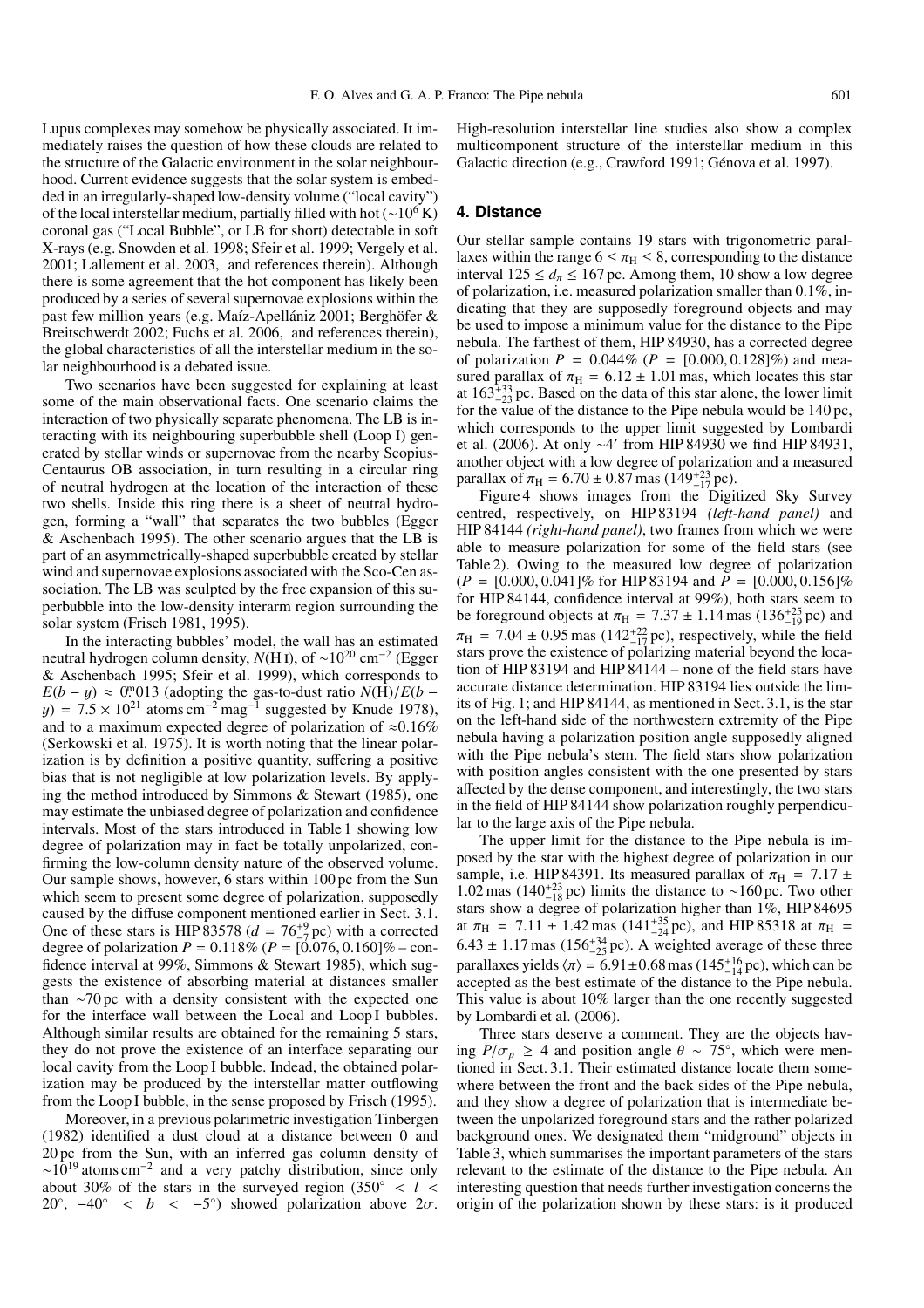

**Fig. 4.** Measured polarization for stars in the vicinity of HIP 83194 (*left-hand panel*) and HIP 84144 (*right-hand panel*). The *Hipparcos* stars are centred on each panel. The length of the vectors correlates linearly with the degree of polarization, according to the scale indicated in the left-hand corner.

**Table 3.** Stars relevant to the estimate of the distance to the Pipe nebula.

| <b>HIP</b>         |            | h          | $P_{\min}/P_{\max}^a$ | $d_{\min}/d_{\max}$ <sup>b</sup> | $A_{K}{}^{c}$ |  |  |  |  |
|--------------------|------------|------------|-----------------------|----------------------------------|---------------|--|--|--|--|
|                    | $(^\circ)$ | $(^\circ)$ | (%)                   | (pc)                             | (mag)         |  |  |  |  |
| foreground objects |            |            |                       |                                  |               |  |  |  |  |
| 83194              | 355.2      | $+8.8$     | 0.000/0.041           | 117/161                          |               |  |  |  |  |
| 84144              | 357.6      | $+7.2$     | 0.000/0.156           | 125/164                          | 0.12          |  |  |  |  |
| 84930              | 359.2      | $+5.9$     | 0.000/0.128           | 140/196                          | 0.16          |  |  |  |  |
| 84931              | 359.1      | $+5.8$     | 0.000/0.163           | 132/172                          | 0.16          |  |  |  |  |
| midground objects  |            |            |                       |                                  |               |  |  |  |  |
| 84175              | 357.0      | $+6.7$     | 0.089/0.135           | 147/194                          | 0.08          |  |  |  |  |
| 85071              | 0.5        | $+6.3$     | 0.191/0.307           | 138/184                          | 0.15          |  |  |  |  |
| 85154              | 1.7        | $+6.8$     | 0.235/0.438           | 141/189                          | 0.23          |  |  |  |  |
| background objects |            |            |                       |                                  |               |  |  |  |  |
| 84391              | 358.3      | $+6.9$     | 2.360/2.762           | 122/163                          | 0.10          |  |  |  |  |
| 84695              | 359.9      | $+7.0$     | 1.045/1.426           | 117/176                          | 0.19          |  |  |  |  |
| 85318              | 358.8      | $+4.3$     | 1.110/1.319           | 131/190                          | 0.24          |  |  |  |  |

*<sup>a</sup>* Lower/upper value for the degree of polarization at 99% confidence level (Simmons & Stewart 1985); <sup>*b*</sup> estimated  $1\sigma_{\pi}$  minimum/maximum trigonometric distance; *<sup>c</sup>* estimated from the dust extinction map constructed by Lombardi et al. (2006).

by a foreground low column density medium or is the magnetic field in the vicinities of the Pipe nebula characterised by two orthogonal components?

The last column of Table 3 gives the dust extinction,  $A_K$ , estimated from the extinction map obtained by Lombardi et al. (2006), and shows that all stars, but HIP 83194 located outside the area mapped by them, have line-of-sight toward directions affected by dust extinction. In fact, HIP 84391, the star showing the highest degree of polarization in our sample, seems to be in the direction of the second lowest dust extinction among them, which is proof that the unpolarized stars listed in this table are really foreground objects.

It is interesting to compare the obtained distance to the Pipe nebula with estimates for sites of star formation in its neighbourings. Unlike the Pipe nebula that has attracted attention only recently, many objects in its surroundings have been the subject of numerous investigations. One of the most studied objects is the  $\rho$  Ophiuchi cloud complex, one of the nearest star-forming regions, located about 14◦ to the northwest of the Pipe nebula, on the edge of the Upper Scorpius subgroup in the Sco-Cen OB association. Quoted distances to the Ophiuchus dark clouds comprise  $125 \pm 25$  pc (de Geus et al. 1989),  $128 \pm 12$  pc (Bertout et al. 1999), and  $165 \pm 20$  pc (Chini 1981). Recently Vaughan et al. (2006) analysed the X-ray halo around GRB 050724, which has a line of sight through the Ophiuchus molecular complex, concluding that the observed narrow halo must have been caused by a concentration of dust at a distance of  $139 \pm 9$  pc from the Sun. The latter seems to be the best estimated value so far for the distance to the Ophiuchus dark cloud complex and is in excellent agreement with the distance we obtained for the Pipe nebula. It is worthwhile noting that the distance we obtained for the Pipe nebula is also in perfect agreement with the distance of  $145\pm2$  pc suggested for the Upper Scorpius subgroup (de Bruijne et al. 1997; de Zeeuw et al. 1999).

Moreover, the distance obtained for the Pipe nebula is also very similar to the one suggested for the Lupus 1 dark cloud (Franco 2002; Alves & Franco 2006), indicating that the interstellar medium toward these directions may somehow be associated, forming a large interstellar structure. It must be noted that our polarization data do not support the scenario proposed by Welsh & Lallement (2005), which depicts the distribution of the interstellar gas toward the Ophiuchus and Lupus dark clouds. According to their picture, dense gas exists at a distance of ∼50 pc from the Sun toward these directions, which is not confirmed by our polarization data, unless the gas is disassociated from dust.

### **5. Conclusions**

By analysing the obtained B-band CCD imaging linear polarimetry for 82 *Hipparcos* stars with the line of sight toward the area containing the Pipe nebula, we have reached the following conclusions:

**–** There is evidence that the polarization angles have an almost orthogonal two-component distribution. One of these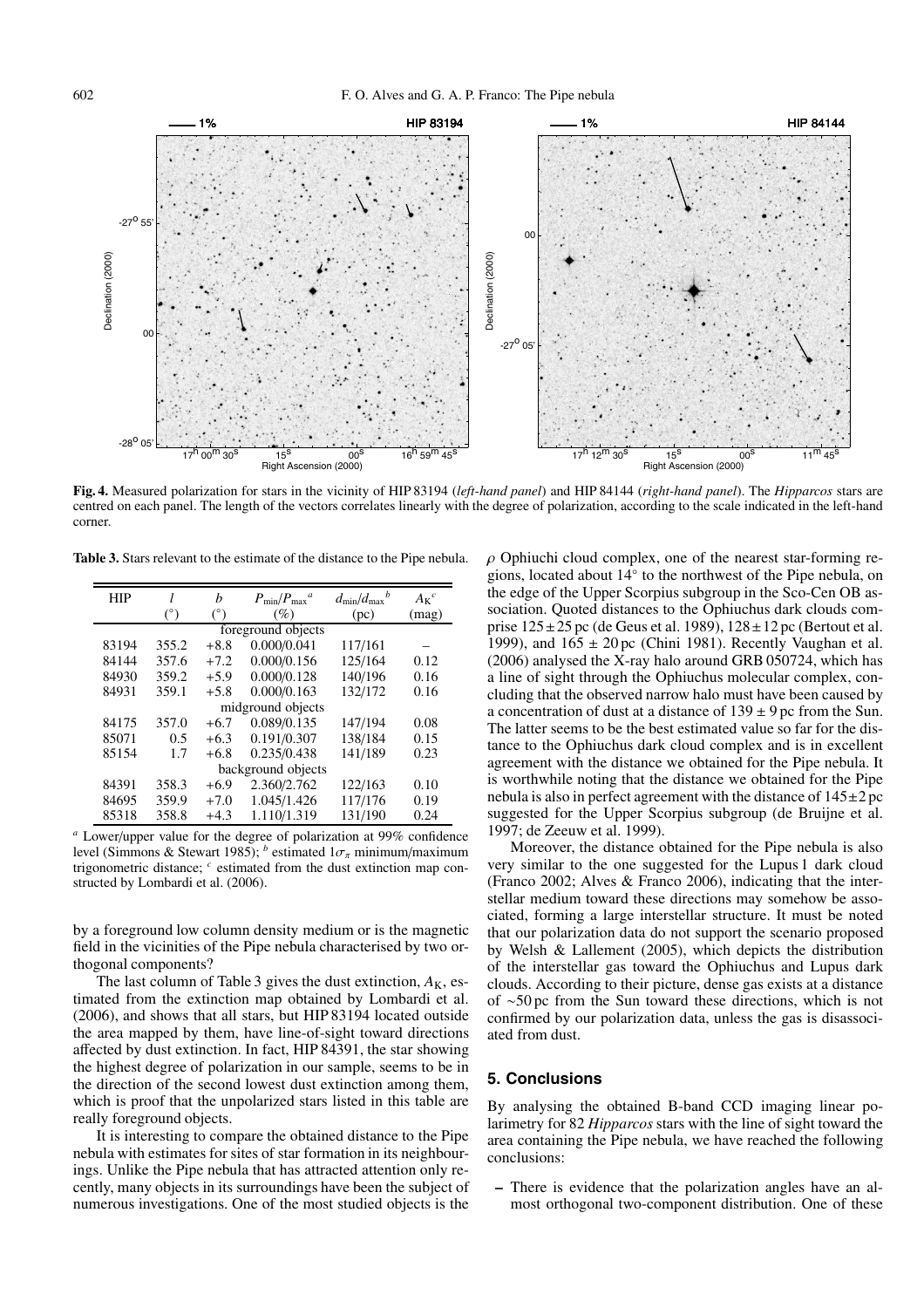components, if it exists, could be caused by a low columndensity medium  $({\sim}10^{20} \text{ atoms cm}^{-2})$  closer than ∼70 pc, which may be either related to the interface wall between the Local and Loop I bubbles or to some other kind of interstellar structure. The other component seems to be caused by a higher column-density medium.

- **–** We found that the "stem" of the "pipe" is aligned perpendicularly to the general direction of the local magnetic field provided by the dense component. This fact may be an indication that the stem is the result of a magnetically controlled collapse. To test this hypothesis further, we are planning new observations to prove the densest parts of the Pipe nebula's "stem".
- **–** The distribution of linear polarization against trigonometric parallaxes suggests that the Pipe nebula is located at a distance of  $145 \pm 16$  pc from the Sun. The volume in front of this cloud is almost empty of absorbing material. However, few stars up to about 100 pc show clear signs of polarization, which may be caused either by an extended low column density medium or by small diffuse clouds.

As a final remark, we notice that the Pipe nebula seems to provide a particularly suitable laboratory in which to study the physical processes experienced by the interstellar clouds during the phase of contraction to form low-mass stars. Such potential has been proven by the recent identification of more than 150 dense cores in this cloud (Alves et al. 2007). Additionally, in the scenario proposed by Preibisch & Zinnecker (1999, 2007), the Pipe nebula may be the place where the next generation of nearby stars will be formed in a sequence just after the association in  $\rho$  Ophiuchi. In fact, this process has already started in the northwestern part of the cloud, as shown by the evidence in B 59, where there are at least 5 H $\alpha$  known emission-line stars and at least 20 other candidate low-mass young stars (Brooke et al. 2007), which suggest that this core is producing young stars with high efficiency.

*Acknowledgements.* We thank Dr. Marco Lombardi for generously supplying the Pipe nebula extinction map prior publication. This research has made use of the *Hipparcos* catalogue (ESA SP-1200, 1997) and of the Digitized Sky Survey produced at the Space Telescope Science Institute under US Government grant NAG W-2166, which is based on photographic data obtained using the UK Schmidt Telescope and the Palomar Sky Survey. We made extensive use of NASA's Astrophysics Data System (NASA/ADS) and the SIMBAD database, operated at the CDS, Strasbourg, France. We thank the staff of the Observatório do Pico dos Dias (LNA/MCT, Brazil) for their hospitality and invaluable help during our observing runs. We are also grateful to Drs. A. M. Magalhães and A. Pereyra for providing the polarimetric unit and the software used for the reductions of the polarimetric data. We gratefully acknowledge financial support from the Brazilian agencies CNPq and FAPEMIG.

#### **References**

Alves, F. O., & Franco, G. A. P. 2006, MNRAS, 366, 238 Alves, J., Lombardi, M., & Lada, C. J. 2007, A&A, 462, L17

- Axon, D. J., & Ellis, R. S. 1976, MNRAS, 177, 499
- Berghöfer, T. W., & Breitschwerdt, D. 2002, A&A, 390, 299
- Bertout, C., Robichon, N., & Arenou, F. 1999, A&A, 352, 574
- Brooke, T. Y., Huard, T. L., Bourke, T. L., et al. 2007, ApJ, 655, 364
- Chini, R. 1981, A&A, 99, 346
- Crawford, I. A. 1991, A&A, 247, 183
- de Bruijne, J. H. J., Hoogerwerf, R., Brown, A. G. A., Aguilar, L. A., & de Zeeuw, P. T. 1997, in ESA SP-402: Hipparcos - Venice '97, 575
- de Geus, E. J., de Zeeuw, P. T., & Lub, J. 1989, A&A, 216, 44
- de Zeeuw, P. T., Hoogerwerf, R., de Bruijne, J. H. J., Brown, A. G. A., & Blaauw, A. 1999, AJ, 117, 354
- Egger, R. J., & Aschenbach, B. 1995, A&A, 294, L25
- ESA 1997, The Hipparcos and Tycho Catalogues, ESA SP-1200 (Noordwijk: ESA Publications Division)
- Franco, G. A. P. 2002, MNRAS, 331, 474
- Frisch, P. C. 1981, Nature, 293, 377
- Frisch, P. C. 1995, Space Sci. Rev., 72, 499
- Fuchs, B., Breitschwerdt, D., de Avillez, M. A., Dettbarn, C., & Flynn, C. 2006, MNRAS, 373, 993
- Génova, R., Beckman, J. E., Bowyer, S., & Spicer, T. 1997, ApJ, 484, 761 Heiles, C. 2000, AJ, 119, 923
- Houk, N. 1982, in Michigan Spectral Survey, Ann Arbor, Dep. Astron., Univ. Michigan, Vol. 3
- Houk, N., & Smith-Moore, M. 1988, in Michigan Spectral Survey, Ann Arbor, Dep. Astron., Univ. Michigan, Vol. 4
- Knude, J. 1978, in Astronomical Papers Dedicated to Bengt Stromgren, Copenhagen Univ. Obs., Copenhagen, ed. A. Reiz, & J. Andersen, 273
- Knude, J., & Høg, E. 1998, A&A, 338, 897
- Lallement, R., Welsh, B. Y., Vergely, J. L., Crifo, F., & Sfeir, D. 2003, A&A, 411, 447
- Leroy, J. L. 1999, A&A, 346, 955
- Lombardi, M., Alves, J., & Lada, C. J. 2006, A&A, 454, 781
- Magalhães, A. M., Rodrigues, C. V., Margoniner, V. E., Pereyra, A., & Heathcote, S. 1996, in Polarimetry of the Interstellar Medium, ASP Conf. Ser., 97, 118
- Magalhaes, A. M., Benedetti, E., & Roland, E. H. 1984, PASP, 96, 383
- Maíz-Apellániz, J. 2001, ApJ, 560, L83
- McGregor, P. J., Harrison, T. E., Hough, J. H., & Bailey, J. A. 1994, MNRAS, 267, 755
- Naghizadeh-Khouei, J., & Clarke, D. 1993, A&A, 274, 968
- Onishi, T., Kawamura, A., Abe, R., et al. 1999, PASJ, 51, 871
- Patat, F., & Romaniello, M. 2006, PASP, 118, 146
- Pereyra, A. 2000, Ph.D. Thesis, Univ. São Paulo (Brazil)
- Preibisch, T., & Zinnecker, H. 1999, AJ, 117, 2381
- Preibisch, T., & Zinnecker, H. 2007, in Triggered Star Formation in a Turbulent ISM, IAU Symp., 237, 270
- Serkowski, K., Mathewson, D. L., & Ford, V. L. 1975, ApJ, 196, 261
- Sfeir, D., Lallement, R. Crifo, F., & Welsh, B. Y. 1999, A&A, 346, 785
- Shu, F. H., Adams, F. C., & Lizano, S. 1987, ARA&A, 25, 23
- Simmons, J. F. L., & Stewart, B. G. 1985, A&A, 142, 100
- Snowden, S., Egger, R., Finkbeiner, D. P., Freyberg, M. J., & Plueinsky, P. P. 1998, ApJ, 493, 715
- Strom, S. E., Strom, K. M., & Edwards, S. 1988, in Galactic and Extragalactic Star Formation, NATO ASIC Proc., 232, 53
- Tamura, M., & Sato, S. 1989, AJ, 98, 1368
- Tinbergen, J. 1982, A&A, 105, 53
- Turnshek, D. A., Bohlin, R. C., Williamson, R. L., et al. 1990, AJ, 99, 1243
- Vaughan, S., Willingale, R., Romano, P., et al. 2006, ApJ, 639, 323
- Vergely, J.-L., Freire Ferrero, R., Siebert, A., & Valette, B. 2001, A&A, 366, 1016
- Welsh, B. Y., & Lallement, R. 2005, A&A, 436, 615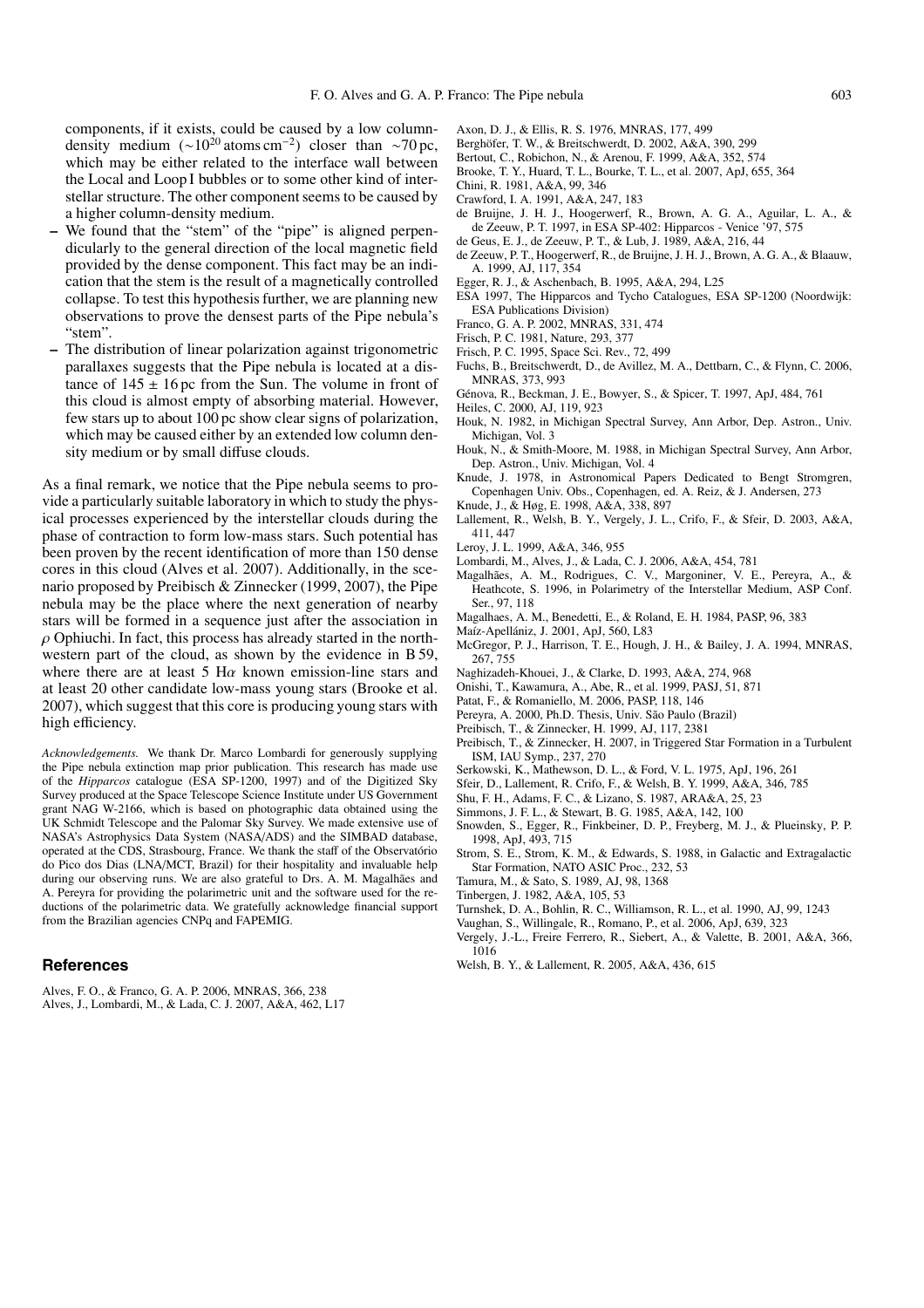# **Online Material**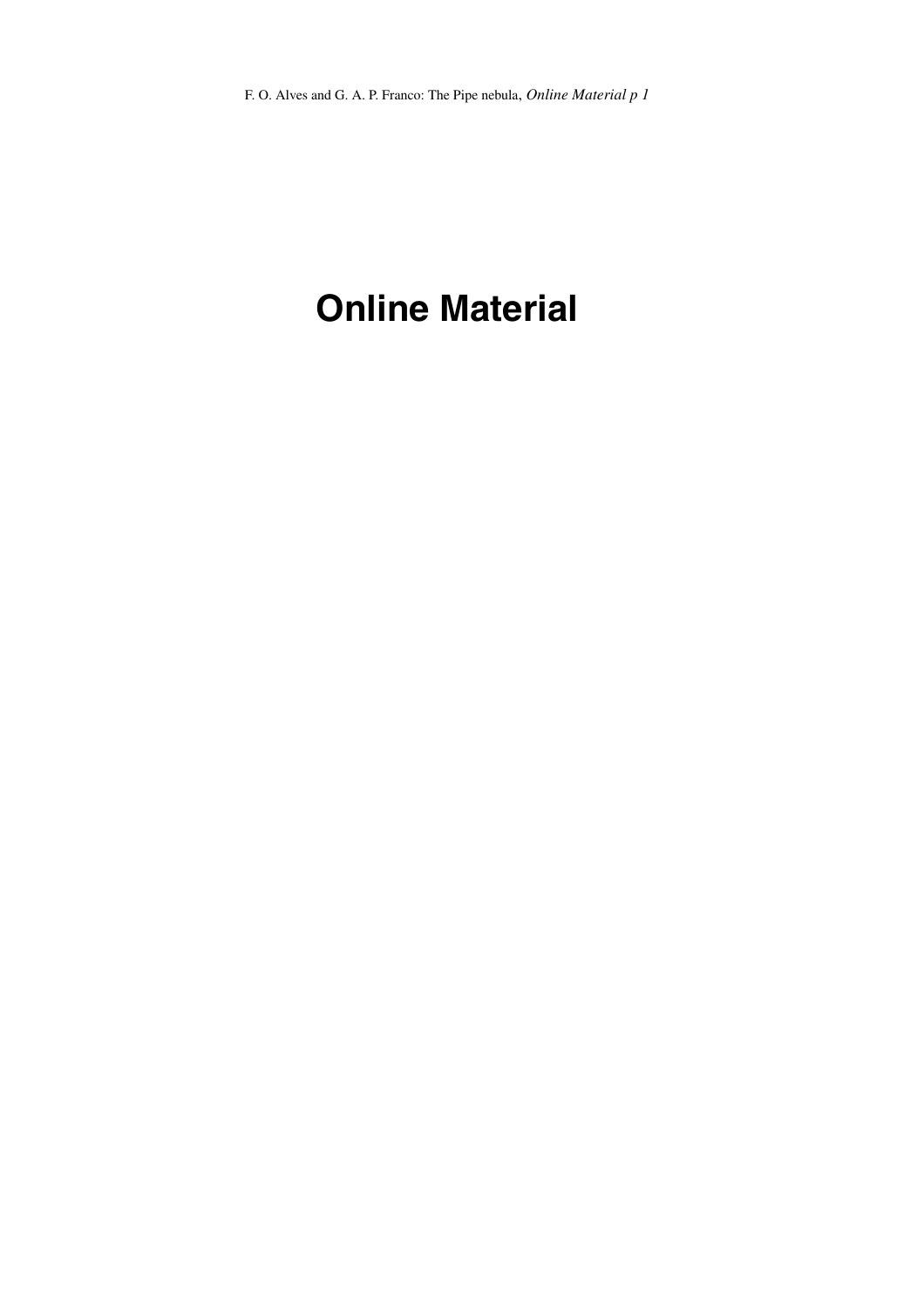**Table 1.** *B*-band linear polarization of *Hipparcos* stars. For an explanation of each column, see note below.

| HIP   | Spectral          | $\alpha_{2000}$ | $\delta_{2000}$ |        | b    | V     | $\pi_{\rm H}$ | $\sigma_{\pi}$ | $\boldsymbol{P}$ | $\sigma_P$ | $\theta$ |
|-------|-------------------|-----------------|-----------------|--------|------|-------|---------------|----------------|------------------|------------|----------|
|       | Type              | $(h \ m s)$     | (0, 1)          | (°)    | (°)  | (mag) | (mas)         | (mas)          | $(\%)$           | $(\%)$     | (°)      |
| 83194 | F2V               | 17 00 09.08     | $-275805.7$     | 355.16 | 8.80 | 8.45  | 7.37          | 1.14           | 0.005            | 0.018      | 177.2    |
|       |                   | 17 00 40.42     |                 | 355.37 | 8.82 |       |               |                |                  |            | 157.0    |
| 83239 | $G1/2$ V          |                 | $-27$ 47 32.4   |        |      | 8.18  | 21.37         | 1.16           | 0.047            | 0.025      |          |
| 83541 | K1 V              | 17 04 27.79     | $-283455.3$     | 355.24 | 7.67 | 6.59  | 55.31         | 0.89           | 0.148            | 0.056      | 110.3    |
| 83578 | G3V               | 17 04 52.76     | $-272259.2$     | 356.27 | 8.31 | 8.90  | 13.19         | 1.37           | 0.119            | 0.016      | 74.0     |
| 83659 | <b>B9.5 V</b>     | 17 05 56.67     | $-285221.5$     | 355.20 | 7.24 | 7.55  | 6.02          | 0.92           | 0.428            | 0.031      | 2.8      |
| 84076 | F3 IV/V           | 17 11 20.94     | $-250153.4$     | 359.05 | 8.52 | 8.30  | 9.90          | 1.45           | 0.154            | 0.058      | 130.8    |
| 84131 |                   |                 |                 |        |      |       |               |                |                  | 0.043      |          |
|       | G0V               | 17 11 56.68     | $-292827.8$     | 355.49 | 5.83 | 9.29  | 11.12         | 1.57           | 0.045            |            | 4.1      |
| 84144 | G8 III            | 17 12 10.97     | $-270231.7$     | 357.51 | 7.20 | 6.75  | 7.04          | 0.95           | 0.062            | 0.040      | 69.6     |
| 84147 | A0 V              | 17 12 13.62     | $-251518.1$     | 358.98 | 8.23 | 6.52  | 8.81          | 0.94           | 0.118            | 0.030      | 64.4     |
| 84175 | B9V(n)            | 17 12 25.07     | $-274543.2$     | 356.95 | 6.74 | 6.12  | 5.97          | 0.81           | 0.113            | 0.008      | 76.0     |
| 84181 | G2 V              | 17 12 31.27     | $-25$ 13 37.3   | 359.04 | 8.19 | 8.29  | 11.60         | 1.33           | 0.042            | 0.075      | 40.4     |
|       |                   |                 |                 |        |      |       |               |                |                  |            |          |
| 84284 | G0V               | 17 13 45.99     | $-240307.9$     | 0.18   | 8.63 | 9.01  | 11.83         | 1.49           | 0.139            | 0.032      | 37.0     |
| 84314 | $F2/3$ V          | 17 14 14.25     | $-265903.3$     | 357.82 | 6.86 | 6.64  | 11.78         | 0.80           | 0.076            | 0.034      | 166.3    |
| 84322 | K <sub>2</sub> V  | 17 14 17.77     | $-28$ 42 24.4   | 356.41 | 5.86 | 9.34  | 29.35         | 1.49           | 0.063            | 0.036      | 29.0     |
| 84355 | F7V               | 17 14 45.32     | $-285517.2$     | 356.30 | 5.65 | 9.28  | 7.64          | 1.41           | 0.124            | 0.026      | 34.9     |
| 84356 | <b>F8/G0 V</b>    | 17 14 45.74     | $-25526.0$      | 358.76 | 7.38 | 9.12  | 7.55          | 1.27           | 0.011            | 0.020      | 161.3    |
|       |                   |                 |                 |        |      |       |               |                |                  |            |          |
| 84391 | G8 III/IV         | 17 15 13.23     | $-263150.2$     | 358.32 | 6.94 | 7.63  | 7.17          | 1.02           | 2.585            | 0.049      | 173.1    |
| 84407 | G8 IV             | 17 15 22.21     | $-275813.1$     | 357.16 | 6.09 | 8.54  | 10.18         | 1.11           | 0.038            | 0.029      | 24.2     |
| 84416 | G <sub>0</sub>    | 17 15 28.03     | $-245933.4$     | 359.62 | 7.78 | 9.95  | 14.59         | 1.75           | 0.067            | 0.020      | 163.8    |
| 84445 | B9/9.5 V          | 17 15 51.36     | $-30$ 12 38.2   | 355.38 | 4.71 | 6.20  | 8.81          | 0.98           | 0.038            | 0.015      | 146.5    |
| 84494 | K1 III            | 17 16 27.67     | $-251819.5$     | 359.50 | 7.42 | 7.14  | 6.14          | 0.88           | 0.354            | 0.028      | 55.2     |
|       |                   |                 |                 |        |      |       |               |                |                  |            |          |
| 84497 | G1 V              | 17 16 29.87     | $-273354.9$     | 357.63 | 6.12 | 8.22  | 17.05         | 1.08           | 0.042            | 0.020      | 37.1     |
| 84533 | F <sub>0</sub> V  | 17 16 54.32     | $-302105.0$     | 355.39 | 4.44 | 7.27  | 15.15         | 1.10           | 0.045            | 0.027      | 8.7      |
| 84605 | <b>B9.5 V</b>     | 17 17 39.53     | $-263744.3$     | 358.55 | 6.44 | 6.81  | 7.45          | 1.17           | 0.103            | 0.042      | 45.3     |
| 84609 | G0V               | 17 17 41.94     | $-285617.9$     | 356.65 | 5.11 | 8.69  | 15.19         | 1.28           | 0.044            | 0.034      | 77.6     |
| 84611 | $G2/3$ V          | 17 17 43.17     | $-304613.7$     | 355.15 | 4.06 | 8.96  | 13.68         | 1.41           | 0.076            | 0.021      | 131.0    |
|       |                   |                 |                 |        |      |       |               |                |                  |            |          |
| 84636 | G3V               | 17 18 07.07     | $-240422.2$     | 0.73   | 7.81 | 6.59  | 21.20         | 0.92           | 0.130            | 0.047      | 153.7    |
| 84665 | G3V               | 17 18 30.88     | $-293319.8$     | 356.25 | 4.61 | 8.74  | 10.96         | 1.35           | 0.024            | 0.017      | 125.1    |
| 84684 | K <sub>0</sub> V  | 17 18 43.91     | $-292923.5$     | 356.33 | 4.61 | 9.67  | 17.40         | 1.80           | 0.035            | 0.026      | 117.0    |
| 84695 | F2V               | 17 18 50.47     | $-251037.0$     | 359.91 | 7.05 | 9.62  | 7.11          | 1.42           | 1.246            | 0.063      | 169.8    |
| 84761 | F <sub>6</sub> V  | 17 19 30.88     | $-225930.9$     | 1.82   | 8.15 | 9.34  | 9.39          | 1.68           | 0.082            | 0.043      | 89.2     |
|       |                   |                 |                 |        |      |       |               |                |                  |            |          |
| 84806 | F <sub>5</sub> V  | 17 20 00.41     | $-302544.9$     | 355.71 | 3.85 | 8.80  | 9.75          | 1.29           | 0.003            | 0.011      | 53.4     |
| 84851 | G8 III/IV         | 17 20 30.72     | $-263259.1$     | 358.98 | 5.96 | 7.09  | 7.47          | 0.91           | 0.064            | 0.038      | 117.2    |
| 84888 | $F7/8$ IV + $F/G$ | 17 20 54.67     | $-272039.7$     | 358.38 | 5.44 | 7.94  | 10.21         | 1.58           | 0.069            | 0.039      | 151.5    |
| 84907 | $K0/1 V + (G)$    | 17 21 07.58     | $-24$ 41 00.7   | 0.61   | 6.90 | 8.61  | 20.58         | 1.18           | 0.023            | 0.045      | 36.9     |
| 84930 | A1 $IV/V$         | 17 21 24.68     | $-262605.7$     | 359.19 | 5.86 | 8.02  | 6.12          | 1.01           | 0.054            | 0.031      | 136.7    |
|       |                   |                 |                 |        |      |       |               |                |                  |            |          |
| 84931 | A2 V              | 17 21 25.98     | $-263004.3$     | 359.14 | 5.82 | 7.53  | 6.70          | 0.87           | 0.082            | 0.033      | 71.9     |
| 84936 | G1 V              | 17 21 31.61     | $-225533.1$     | 2.14   | 7.80 | 8.70  | 17.63         | 1.64           | 0.057            | 0.060      | 20.5     |
| 84987 | G2V               | 17 22 13.52     | $-31$ 39 28.3   | 354.97 | 2.76 | 9.03  | 10.88         | 1.39           | 0.033            | 0.014      | 25.0     |
| 84995 | F <sub>0</sub> V  | 17 22 22.22     | $-31$ 17 50.5   | 355.29 | 2.94 | 8.28  | 7.07          | 1.25           | 0.077            | 0.049      | 153.3    |
| 84999 | G0V               | 17 22 24.53     | $-30$ 12 14.2   | 356.19 | 3.55 | 8.02  | 14.81         | 1.48           | 0.040            | 0.029      | 8.8      |
|       |                   |                 |                 |        |      |       |               |                |                  |            |          |
| 85071 | $A2/3$ IV         | 17 23 09.70     | $-250551.1$     | 0.53   | 6.28 | 7.28  | 6.33          | 0.88           | 0.251            | 0.021      | 74.2     |
| 85081 | G8/K0 V           | 17 23 17.67     | $-275801.0$     | 358.16 | 4.65 | 9.42  | 14.78         | 1.79           | 0.044            | 0.029      | 39.9     |
| 85100 | FOV               | 17 23 32.66     | $-31$ 42 01.2   | 355.10 | 2.51 | 7.76  | 12.34         | 1.08           | 0.033            | 0.021      | 64.7     |
| 85132 | K0 IV/V           | 17 23 53.99     | $-29$ 49 15.8   | 356.69 | 3.50 | 7.59  | 12.56         | 1.13           | 0.025            | 0.021      | 108.3    |
| 85154 | K0 III            | 17 24 03.51     | $-235039.5$     | 1.69   | 6.81 | 6.67  | 6.19          | 0.90           | 0.339            | 0.038      | 81.4     |
|       |                   |                 |                 |        |      |       |               |                |                  |            |          |
| 85176 | $F5/6$ V          | 17 24 23.86     | $-224803.1$     | 2.61   | 7.32 | 8.65  | 14.95         | 2.26           | 0.101            | 0.043      | 111.5    |
| 85215 | G0                | 17 24 45.77     | $-274642.7$     | 358.50 | 4.49 | 9.73  | 10.08         | 1.94           | 0.042            | 0.024      | 46.6     |
| 85246 | G                 | 17 25 10.78     | $-24$ 30 20.1   | 1.28   | 6.23 | 9.80  | 18.23         | 1.79           | 0.066            | 0.027      | 13.0     |
| 85257 | F8 <sub>V</sub>   | 17 25 17.80     | $-260845.8$     | 359.92 | 5.30 | 9.11  | 8.10          | 1.49           | 0.036            | 0.038      | 80.4     |
| 85278 | $A2/3$ IV         | 17 25 29.64     | $-29$ 40 14.2   | 357.01 | 3.30 | 6.82  | 5.25          | 1.05           | 0.633            | 0.057      | 170.6    |
|       |                   |                 |                 |        |      |       |               |                |                  |            |          |
| 85285 | $G3/5$ V          | 17 25 36.62     | $-21$ 37 54.1   | 3.75   | 7.73 | 8.37  | 20.78         | 1.21           | 0.083            | 0.039      | 127.4    |
| 85299 | $G3/6$ V          | 17 25 51.17     | $-283919.0$     | 357.90 | 3.80 | 9.03  | 14.24         | 1.52           | 0.042            | 0.045      | 167.8    |
| 85315 | F5 V              | 17 26 01.34     | $-23$ 10 17.4   | 2.51   | 6.81 | 8.19  | 9.28          | 1.11           | 0.090            | 0.054      | 57.6     |
| 85318 | B9/9.5 V          | 17 26 05.87     | $-273558.3$     | 358.81 | 4.34 | 7.49  | 6.43          | 1.17           | 1.226            | 0.027      | 159.6    |
|       |                   |                 |                 |        |      |       |               |                |                  |            | 169.6    |
| 85320 | G8 IV/V           | 17 26 06.87     | $-283235.9$     | 358.03 | 3.81 | 7.78  | 8.71          | 1.14           | 0.026            | 0.029      |          |
| 85391 | <b>B9.5/A0 V</b>  | 17 26 55.30     | $-255636.2$     | 0.30   | 5.11 | 6.42  | 7.71          | 0.85           | 0.049            | 0.067      | 102.0    |
| 85395 | G3 V              | 17 27 00.86     | $-251617.5$     | 0.87   | 5.46 | 9.49  | 7.99          | 1.35           | 0.049            | 0.050      | 178.2    |
| 85521 | F3 IV/V           | 17 28 38.76     | $-253038.1$     | 0.87   | 5.02 | 7.06  | 9.06          | 1.81           | 0.028            | 0.040      | 125.0    |
| 85524 | F <sub>0</sub> V  | 17 28 40.84     | $-31$ 23 03.0   | 355.97 | 1.77 | 7.60  | 11.12         | 0.99           | 0.110            | 0.044      | 80.5     |
| 85538 | $G1/2$ V          | 17 28 49.94     | $-26$ 43 46.5   | 359.87 | 4.32 | 8.63  | 13.19         | 1.34           | 0.043            | 0.017      | 107.9    |
|       |                   |                 |                 |        |      |       |               |                |                  |            |          |
| 85548 | G2V               | 17 29 00.20     | $-242011.1$     | 1.90   | 5.60 | 8.39  | 17.25         | 2.00           | 0.049            | 0.024      | 167.2    |